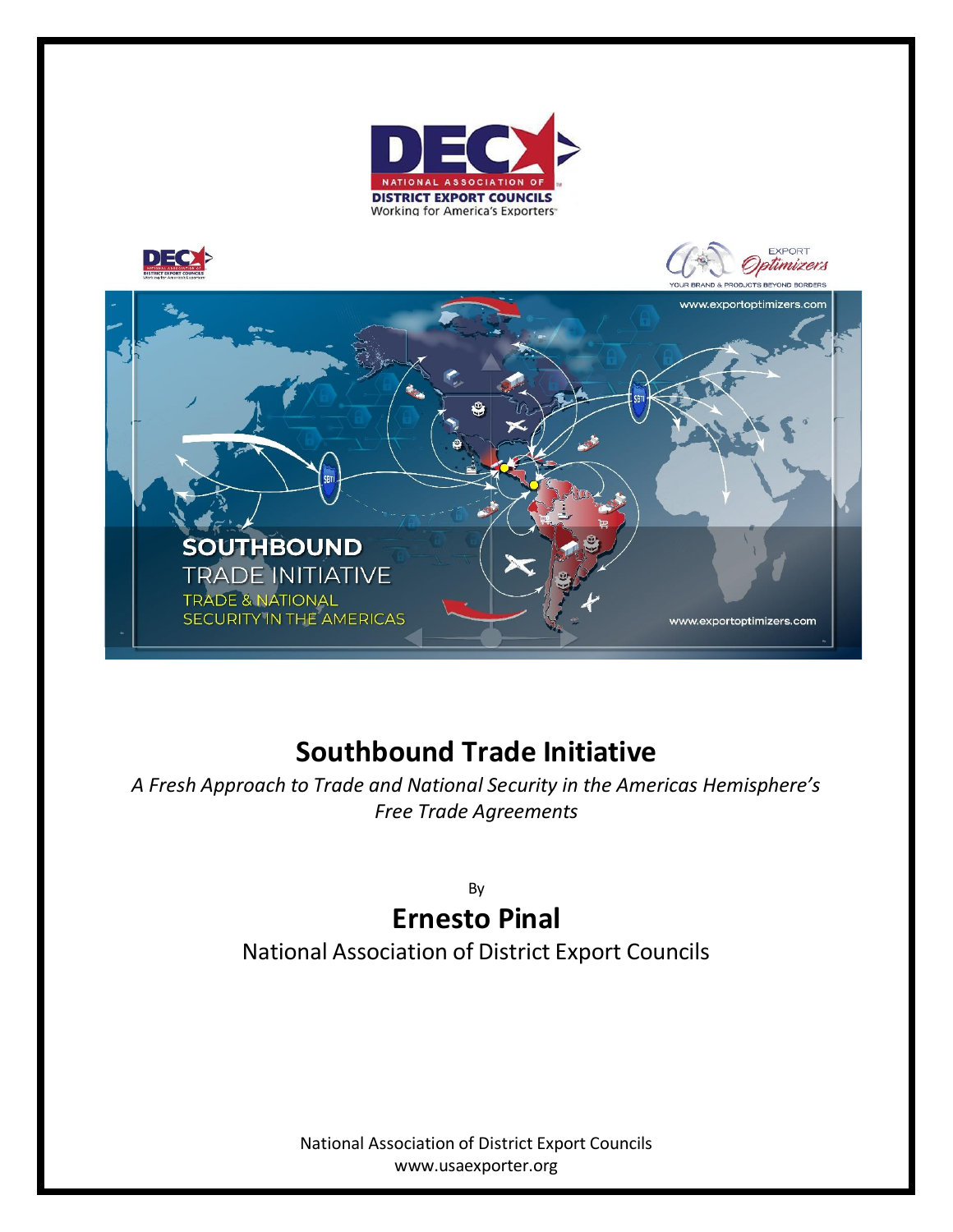

## **Program Overview**

There has been a clear tendency in the last few years on the need to decentralize the manufacturing processes and supply chains from China. This process responds to multiple factors, but there are three in particular that with their convergence are accelerating the need for decentralization. The first one was the tariffs levied during the Trump administration to multiple goods manufactured in China, the second one was the severe supply chain disruptions experienced during 2020 and 2021 due to the Covid-19 effects, and the third one, the most recent, is the effects of the war in Ukraine that is disrupting even further the supply chains and global trade stability.

The Covid-19 pandemic made very evident the fragilities that our existing supply chain and manufacturing systems represent in their current format. Those fragilities not only pose significant challenges for the healthy operation of the North and South American economies, but they also represent important and tangible national security issues. The implied risks of the potential Chinese alignment with Moscow directly or indirectly in the Ukraine conflict, possess a severe potential of new sanctions enacted towards China by the west, crippling further supply chains and compromising access to strategic goods and components of national security nature for the Americas. Hence, the reduction of the current dependency on China as the main and almost sole factory for the Americas is a priority.

The *Southbound Trade Initiative* is a program sponsored by the National Association of District Export Councils and waslaunched in February 2022 to address the issue of overdependency on China. It offers a landscape on how to leverage and fully utilize the existing Free Trade Agreements in the Americas, combined with new reshoring and nearshoring strategies to create an integrated region of common producers and common consumers within the Americas, reducing the dependency on China as the main and almost sole manufacturing hub. This initiative takes advantage of the current Free Trade Agreements in place in the Americas: USMCA, CAFTA, Pacific Alliance, and a great number of binational FTAs among countries in the Americas, together with the new infrastructure development project in Mexico, the ISTMO train. This new train and highway are being built to connect the Atlantic and Pacific Oceans, creating an excellent industrial hub to facilitate the movement of goods and manufacturing options within North America, while creating an additional option to the already overloaded Panama Canal.

This initiative also addresses some vital and strategic considerations regarding the future of manufacturing and technology leadership in general, but with special attention in the context of China expansion of its geopolitical influence through its Belt & Road Initiative. The importance of securing access, supply, and processing of strategic minerals in the Americas is essential for the economies of the future, looking into transforming the current model from mainly just selling to China raw materials by the South American countries into developing their infrastructures to be able to transform those materials locally into items of more value added.

> National Association of District Export Councils [www.usaexporter.org](http://www.usaexporter.org/)